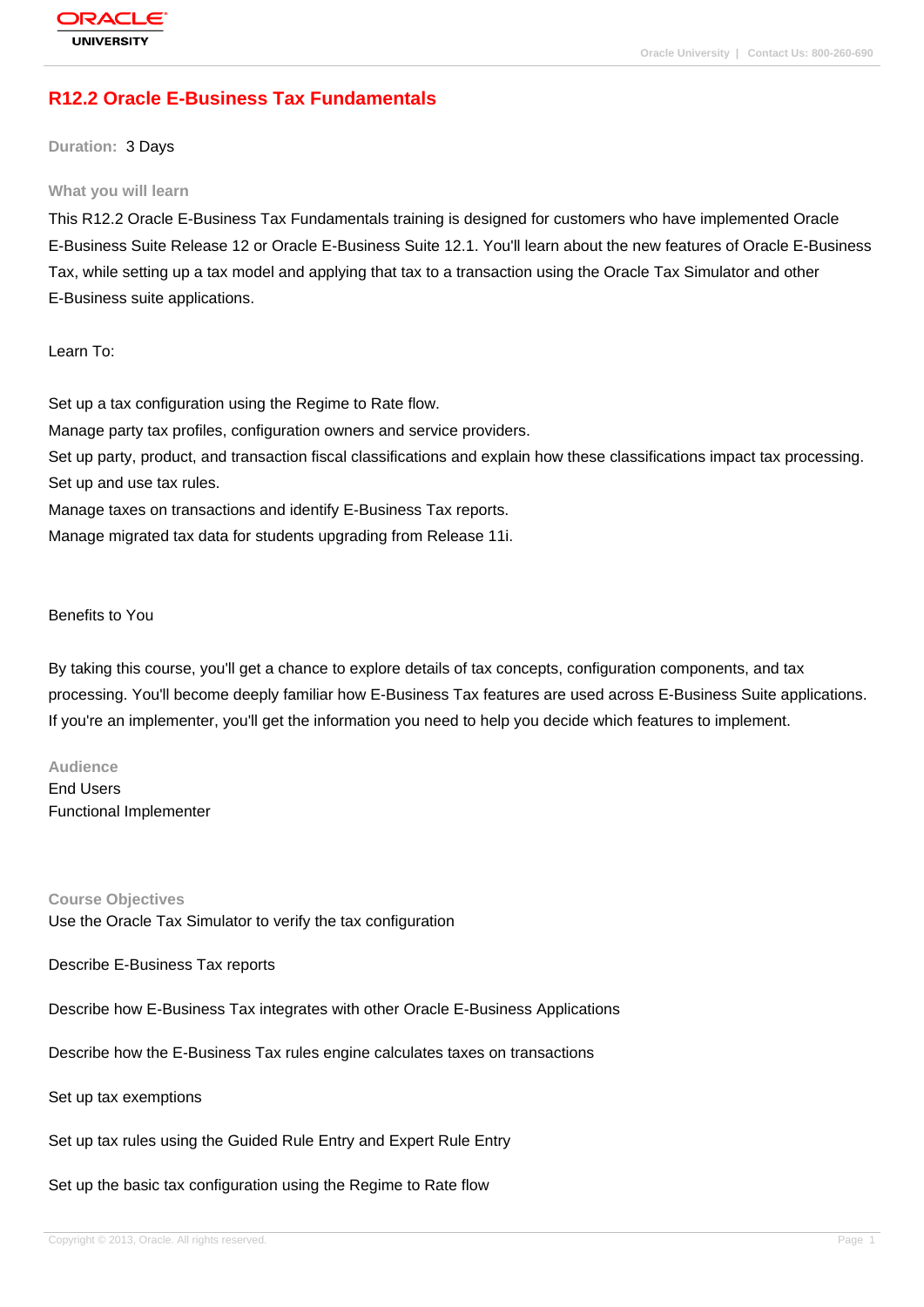Translate tax regulations into a set of tax rules for tax determination Understand E-Business Tax and third-party tax service providers Understand E-Business Tax key concepts Understand configuration owners Understand how Release 11i tax data migrates to E-Business Tax Understand tax handling on transactions Understand tax recovery processing Understand the use and content of party tax profiles

Understand the use of fiscal classifications in tax rules

#### **Course Topics**

**Oracle E-Business Tax Overview** E-Business Tax key concepts Tax Determination Management Integration within Oracle E-Business Suite

## **Part 1: Oracle E-Business Tax Basic Tax Configuration**

E-Business Tax Architecture E-Business Tax Configuration Flow Tax Users Taxes Legal Entity Lookup Codes Regime-to-Rate Flow for US Sales Tax Regime-to-Rate Flow for UK VAT

## **Part 1: Setting Up Tax Rules**

Rule Engine Tax Rule Defaults Tax Accounts Make Tax Available on Transactions Oracle Tax Simulator Oracle Tax Simulator Tax Rules Entry

## **Part 2: Setting Up Tax Rules**

E-Business Tax Architecture E-Business Tax Homepage Determining Factor Tax Determining Factor Tax Registrations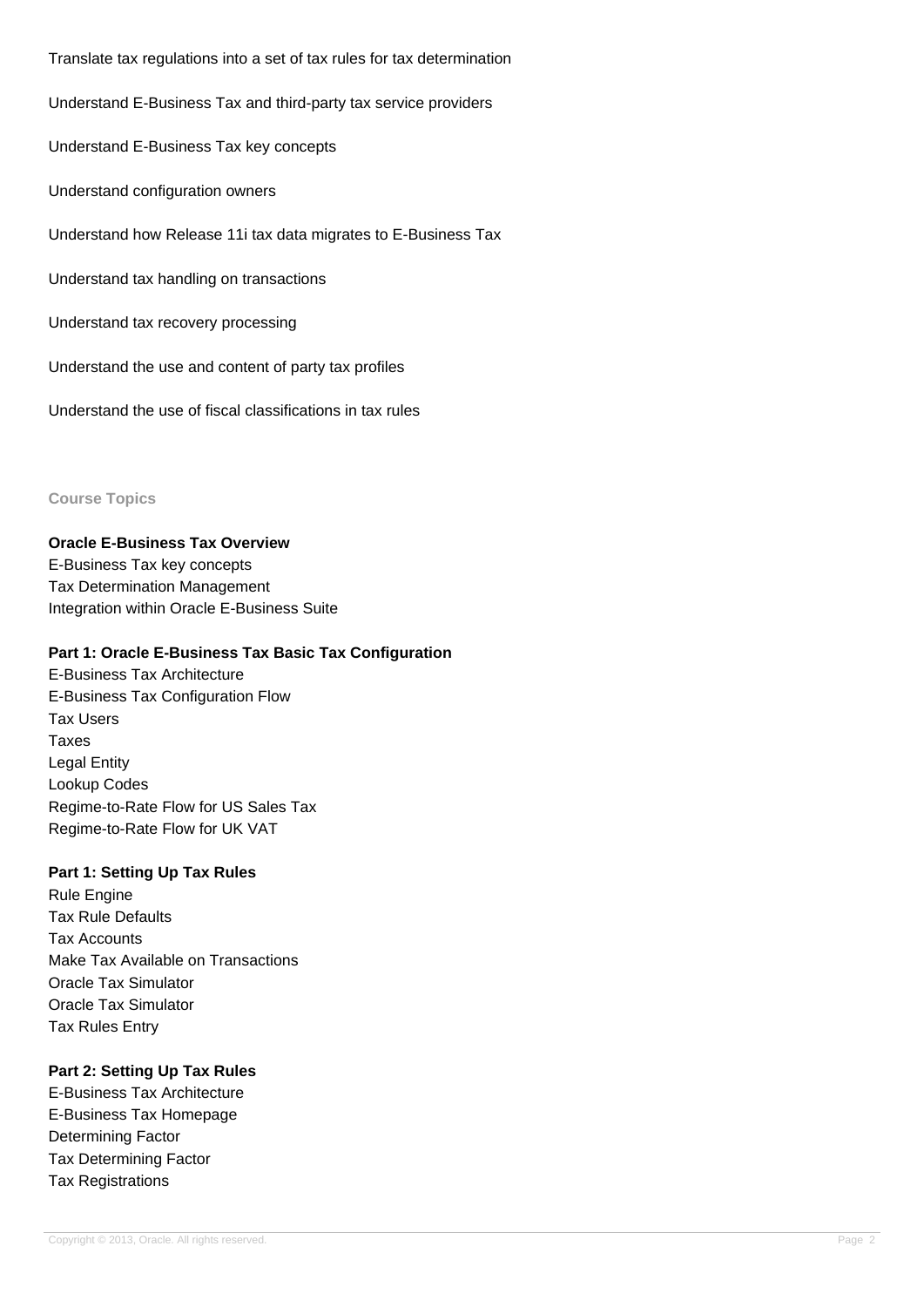Tax Determination Set Setup for Tax Rules Regime Determination Set Setup Tax Formula Setup

## **Configuration Owners and Event Class Settings**

E-Business Tax Home Page – Configuration Owner & Options Tax Configuration Ownership Configuration for Taxes and Rules Configuration for Product Exceptions Legal Entity and Operating Unit Configuration Options Configuration Options Setup Event Classes Configuration Owner Tax Options

#### **Managing Party Tax Profiles**

E-Business Tax Home Page – Party Tax Profiles Party Tax Profile First Party Legal Entity Tax Profile First Party Legal Establishment Tax Profile Operating Unit Tax Profile Tax Authority Tax Profile Tax Registrations Importing Customer Tax Information

### **Fiscal Classifications**

E-Business Tax Architecture E-Business Tax Home Page – Fiscal Classifications Party Fiscal Classifications Guided Tax Rule Entry Legal Party Fiscal Classifications Product Fiscal Classifications Tax Exemptions Product Tax Exceptions

### **Tax Recovery**

E-Business Tax Architecture E-Business Tax Homepage – Tax Recovery Value Added Tax Overview Regime-to-Rate Flow with UK VAT Tax Recovery Rates Rule Engine – Recovery Rate Tax Recovery Processing

## **Part 2: Oracle E-Business Tax Basic Tax Configuration**

E-Business Tax Architecture E-Business Tax Home Page – External Dependencies & Tax Configuration Basic Tax Configuration – Additional Setup Options TCA Geography Hierarchy Tax Zone Setup

## **Managing Taxes on Transactions**

E-Business Tax Architecture